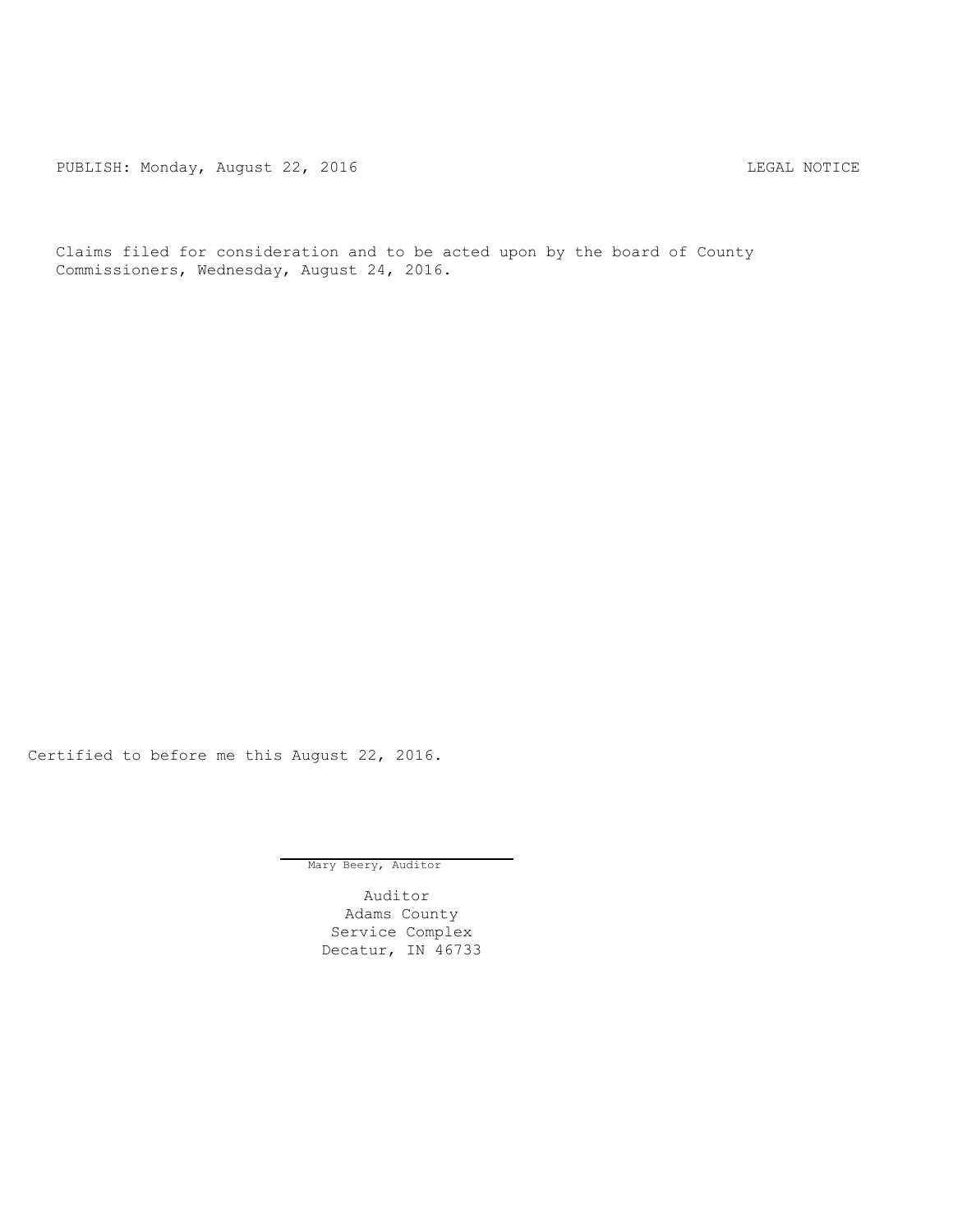

## **Claims Docket for Newspaper Adams County, Indiana**

## For Period: **7/27/2016** to **8/9/2016**

*313 W. Jefferson St. Decatur, IN 46733 (219) 724-2600*

## Date Claims to be Paid: **8/24/2016**

| <b>Vendor</b>                            | Amount    | Vendor                              | Amount    |
|------------------------------------------|-----------|-------------------------------------|-----------|
| Adams Memorial Hospital                  | 15,304.82 | Adams County Solid Waste            | 144.66    |
| Indiana Michigan Power                   | 813.81    | Appraisal Research Corporation      | 7,234.43  |
| Arnold Lumber Co., Inc.                  | 111.82    | <b>Berne Witness</b>                | 56.00     |
| Suburban Propane LP                      | 220.00    | Chet's Pest Control                 | 165.00    |
| Cintas Location #338                     | 54.35     | City Of Decatur                     | 2,093.74  |
| Decatur True Value                       | 189.22    | Dealership Holdings LLC             | 542.01    |
| Decatur Daily Democrat                   | 147.88    | <b>Decatur Postmaster</b>           | 446.00    |
| Erie Haven                               | 1,919.00  | Fleming Excavating, Inc.            | 15,929.78 |
| Gordon Food Service                      | 3,007.11  | Grimm's Auto                        | 427.82    |
| Hilty Engine Service                     | 248.81    | Indiana State Police                | 356.00    |
| Innovative Concepts                      | 379.16    | Jan Smith                           | 20.00     |
| The Janitors Supply Company, Inc.        | 489.22    | Joe Spaulding                       | 174.24    |
| Racquel Werich                           | 112.78    | Kiess Electric                      | 110.87    |
| Lehman Feed Mill                         | 1,092.50  | Manatron Inc.                       | 10,646.46 |
| Mark S. Gresla, MD                       | 60.00     | Michael Todd And Company            | 123.20    |
| Mind's Eye Graphics                      | 152.11    | Monroe Water Department             | 159.55    |
| Moser Motor Sales, Inc.                  | 37.04     | Park Center, Inc.                   | 375.83    |
| Piqua Repair Inc.                        | 153.97    | Portland Motor Parts, Inc           | 2.88      |
| Quill Corporation                        | 183.42    | Roger Thompson                      | 60.00     |
| <b>Safety Systems</b>                    | 148.07    | Sherwin-Williams                    | 12.28     |
| Ideal Office Source                      | 54.81     | Treasurer of Adams County           | 63.79     |
| Tri-State First Aid                      | 38.60     | Welder Services, Inc.               | 41.22     |
| West Payment Center                      | 675.66    | Miller, Burry & Brown, P.C.         | 12,266.50 |
| Adams County Automotive Supply, Inc.     | 41.62     | Purdue University                   | 870.76    |
| Bauman Upholstery, Inc.                  | 64.00     | Waste Management                    | 526.44    |
| Logans Stump Removal                     | 145.00    | Don Myers Plumbing                  | 762.56    |
| Rhonda Kahlert                           | 29.22     | W. A. Jones And Son                 | 30.10     |
| Sam's Engine Clinic                      | 29.00     | Adams County Historical Society     | 3,600.00  |
| Michael M. Mahan                         | 20.00     | <b>Richard Clutter</b>              | 20.00     |
| Zurcher's Best-One Tire & Auto Care, Inc | 556.20    | Kerry Jones Farm Drainage           | 3,088.80  |
| <b>Brooks Construction Comp</b>          | 4,634.40  | <b>Expert Transmission</b>          | 251.75    |
| Harvest Land Co-op                       | 6,299.32  | Wal-Mart                            | 435.74    |
| Adams County Truck Repair, Inc.          | 1,422.88  | Law Enforcement Training Board      | 30.00     |
| Missy Smitley                            | 102.08    | David Lombard, PHD                  | 200.00    |
| <b>Fastenal Company</b>                  | 243.93    | Thomas R Krueckeberg                | 203.28    |
| Leslie W. Marckel                        | 20.00     | Adams County Sheriff's Department   | 276.00    |
| ERS Wireless Communications              | 1,620.90  | Troyer's Market LLC                 | 1,700.24  |
| <b>Uricks Trucking</b>                   | 308.00    | Alpine Falls, Inc.                  | 22.97     |
| 5 Alarm Fire & Safety Equipment, LLC     | 495.00    | Indiana Vital Records Association   | 175.00    |
| Daniel J. Michaels                       | 20.00     | Henry R. Mayer                      | 20.00     |
| PC Mall-Gov                              | 668.27    | Verizon Wireless                    | 1,516.70  |
| <b>Stationair's Express</b>              | 482.71    | Landon Patterson                    | 1,387.69  |
| Hitchcock Concrete, Inc.                 | 13,540.00 | Lutheran Hospital                   | 64.99     |
| Habegger's Ace Lumber #4488              | 15.99     | Schwartz Steel LLC                  | 10.27     |
| CDW Government, Inc.                     | 455.87    | Personal Touch Specialities & Gifts | 158.13    |
| Marco Developments, LLC                  | 4,350.00  | FlexPAC                             | 1,162.90  |
| Robert E. Rhoades                        | 60.00     | Julie A. Harkless                   | 5.71      |
| Donna E. Barger                          | 60.00     | RICOH USA, INC.                     | 229.21    |
|                                          |           |                                     |           |